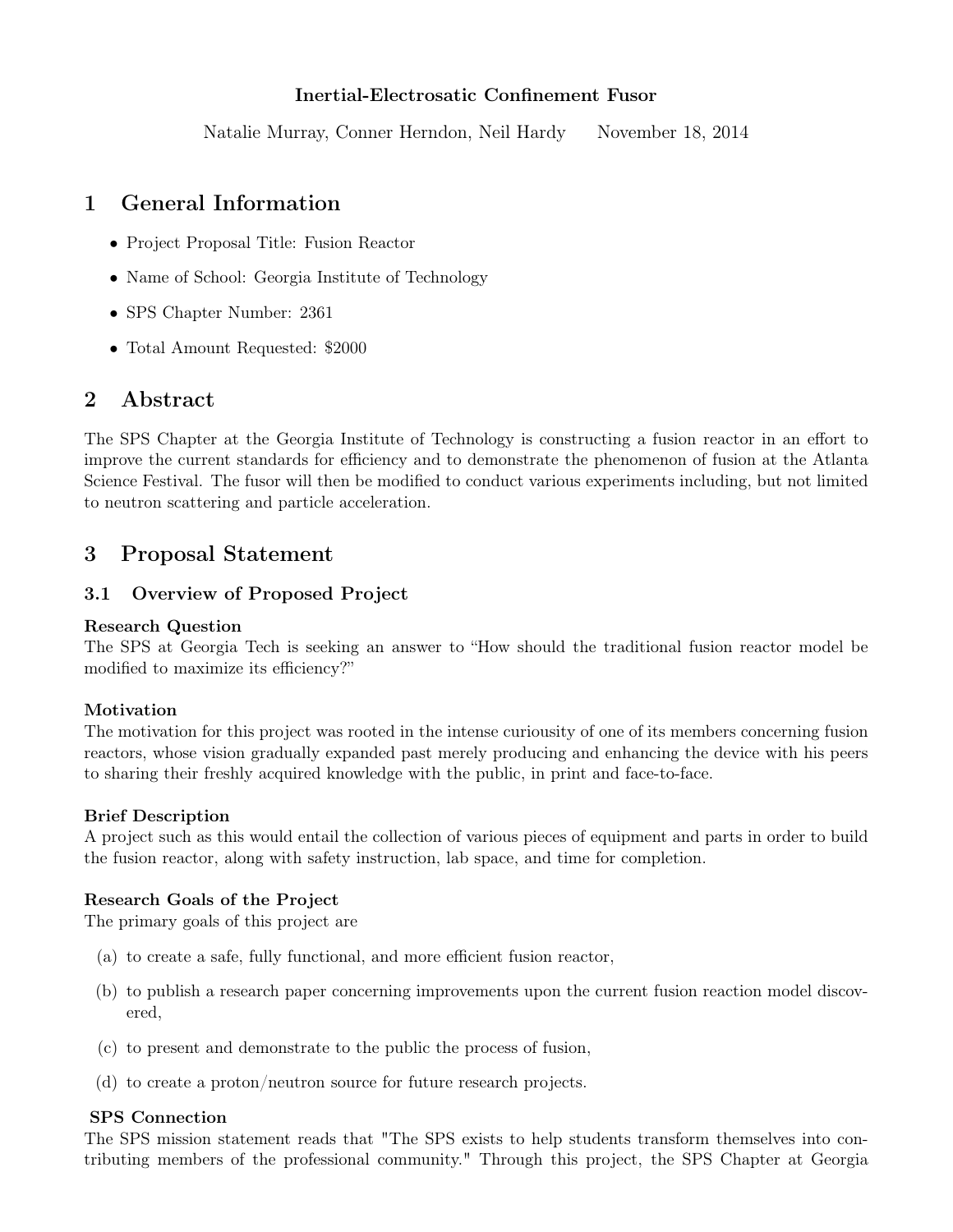Tech would not only be fulfilling that purpose through offering its members valuable research and group collaboration experience, but also through providing outreach to the local community off-campus at the Atlanta Science Festival. Furthermore, SPS members presenting their work on this project at the Festival would have the opportunity to develop meaningful relationships with other professionals in academia at the Festival.

# 3.2 Background for Proposed Project

In the early 1930s, P.T. Farnsworth first observed the existence of sustained, high-frequency, secondary emission discharge at the center of a vacuum tube.<sup>1</sup> By creating a very powerful, spherically symmetric electric potential within a vacuum, ionized deuterium can reach the relative velocities necessary to overcome the Coulomb barrier.<sup>2, 3</sup> Although reactors of this variety do not yield positive energy output, inertial-electrostatic confinement fusors prove a cheap, viable, and relatively simple means for deuterium fusion in the amateur community. Large communities such as that found at fusor.net are devoted to assisting amateurs in the construction of table top reactors at a relatively cheap cost.<sup>4</sup>

Our project intends to combine the great base of knowledge already formed by the amateur community with the theoretical predictions and computer simulations of our SPS chapter. Fusion reactors of this variety have known drawbacks and inadequacies.<sup>5</sup> We plan to develop methods for minimizing these errors and inefficiencies, and perform experiments once constructed to further improve performance. We will summarize our work and contributions under the guidance of Dr. Nepomuk Otte, a physics professor at our university.

# 3.3 Expected Results

With this project we will at the very least construct a Farnsworth style inertial-electrostatic confinement fusion reactor. We endeavor to not only construct this apparatus, but also contribute to the amateur fusion community by improving the efficiency with mathematical models and simulations of the device. We have already performed calculations on plasma confinement apparatus geometry, and begun Monte Carlo simulations categorizing the various efficiencies. Once constructed, we intend to continue improving the design and experiment with different plasma confinement cage geometries. The device also stands as a neutron source, and we can measure the effects on neutron cross section as a function of various apparatus parameters.

## 3.4 Description of Proposed Research – Methods, Design, and Procedures

#### (a) Power Supply

The power supply is such that a traditional wall outlet supplying 120 V will power the fusor. A high voltage transformer steps up the primary voltage 31 times and feeds to a six-stage Cockroft-Walton multiplier. The components of the power supply are rated to withstand approximately 10,000 V sustaining each stage of the multiplier to reach the intended voltage of about 22,000 V to feed through to the vacuum chamber. Such high voltages on the secondary side of the transformer require high voltage wire with coaxial grounding capability to ensure safety.

#### (b) Vacuum

To reach the relative particle velocities to achieve fusion, we must reduce non-deuterium collisions. The vacuum chamber is covered in flanges; some have special feedthroughs necessary for creating the vacuum or allowing the high voltage into the chamber. The vacuum pumps create pressures 10−<sup>4</sup> to 10−<sup>6</sup> torr inside the chamber. The high-voltage power supply will enter via the high-voltage feedthrough and connect to the tungsten cage.

#### (c) Tungsten Cage

The plasma containment within the vacuum is brought about by a tungsten cage. The current design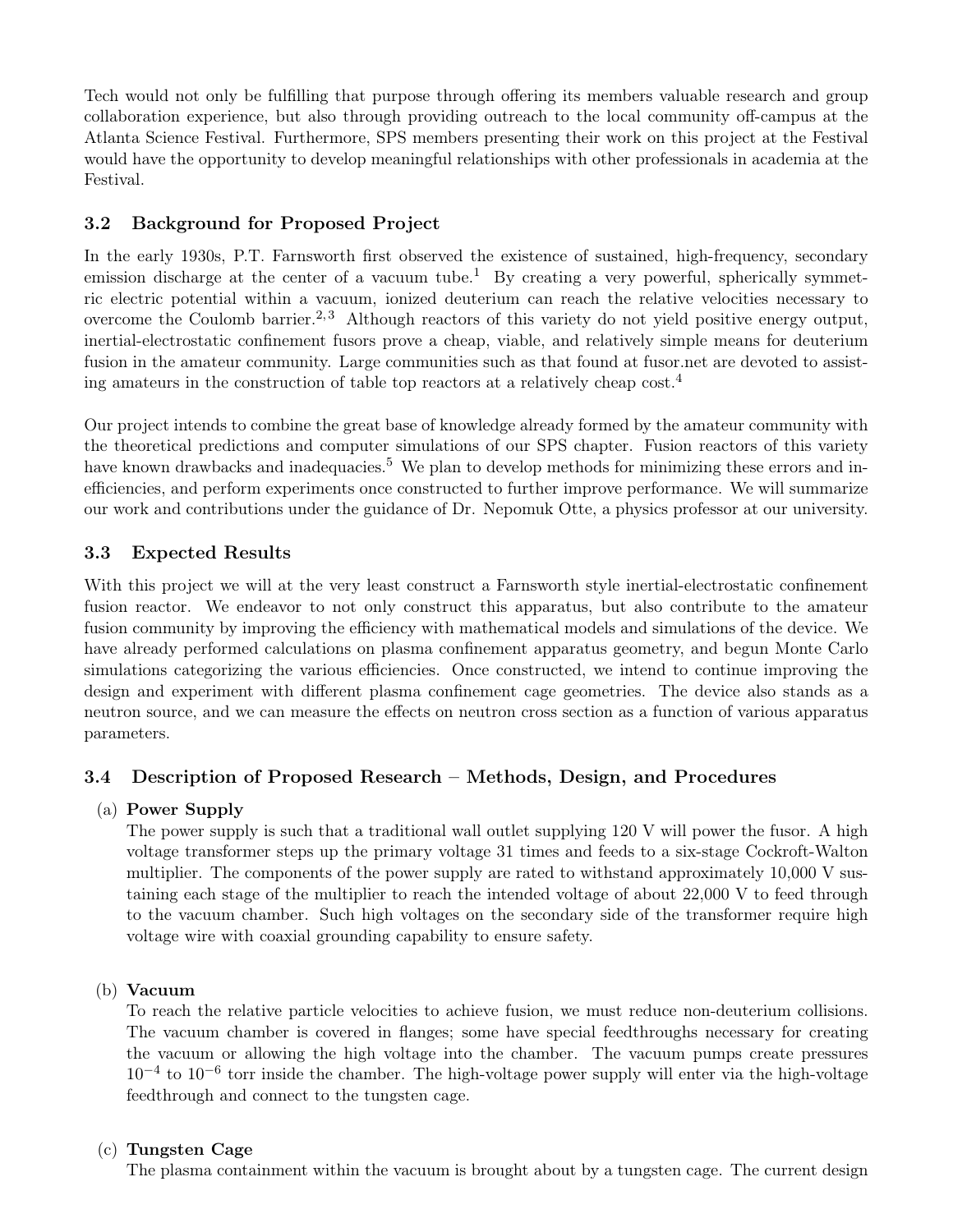is composed of outer and inner concentric spherical cages. The outer, larger cage is connected to the positive end of the power supply and the inner cage is connected to the negative end. The high voltage difference creates an electric field that accelerates the deuterium to the center of the configuration where fusion will occur. The cage is highly resistive, so virtually all the voltage generated by the power supply is dropped across the cage, and the high resistance quells current so that power consumption is limited.

(d) Theory We are in the process of developing computational models that will simulate the fusion process within the vacuum chamber. By integrating the equations of motion for an arbitrary Hamiltonian, we may more easily theoretically determine the cage geometry of maximum efficiency before construction. We also have performed and will continue to perform calculations for these geometries' expected neutron cross sections. We will compare our calculations to the final measurements after construction.

# 3.5 Plan for Carrying Out Proposed Project

The personnel involved in this project consist of a group of approximately eight SPS members, each working on separate parts of the project who will bring their individual pieces together. Some members are currently working in more than one area. For example a few are working on the theory involved in creating a more efficient fusion reactor while others are procurring funding to obtain the needed materials. At least two members have engineering backgrounds (one majoring in electrical engineering, another in mechanical engineering; both have garnered skills which would assist greatly in the construction of the fusion reactor). Lab space has already been procurred for the development of the fusion reactor, courtesy of Professor Otte, who has also graciously offered his assistance in publishing a paper over the conducted research.

## 3.6 Project Timeline

- January 2015 Begin physical construction of fusion reactor
- March 15, 2015 The fusion reactor should be fully functional
- March 21, 2015 The SPS Chapter will present its findings to the public and conduct demonstrations at the Atlanta Science Festival
- April 2015 Begin conducting experiments with neutron scattering
- June 2015 End experiments with neutron scattering; Begin fusion reactor modification to create particle accelerator

# 4 Budget Justification

In support of this project, we have received great help from our university. We have received a vacuum chamber on the order of \$20,000 and four vacuum pumps totaling an estimated \$12,000. The Office of Radiological Safety has loaned us three radiation detection devices for use in neutron production verification and safety. Dr. Nepomuk Otte has allowed us work space in his lab for construction purposes as well. To supplement the remaining costs of this project, our SPS chapter has proposed a bill to our Student Government Association and received \$600 for electronics, and we are currently selling t-shirts as a modest fundraiser. Unfortunately we still require funding for vacuum chamber flanges, deuterium, and other miscellaneous vacuum chamber accessories (as detailed in the budget). Although we have received such help from our department and school in general, we still require the final portions of funding necessary to sustain a vacuum and contain the plasma. With help from this SPS Chapter Research Award we can purchase the remaining parts and begin construction.